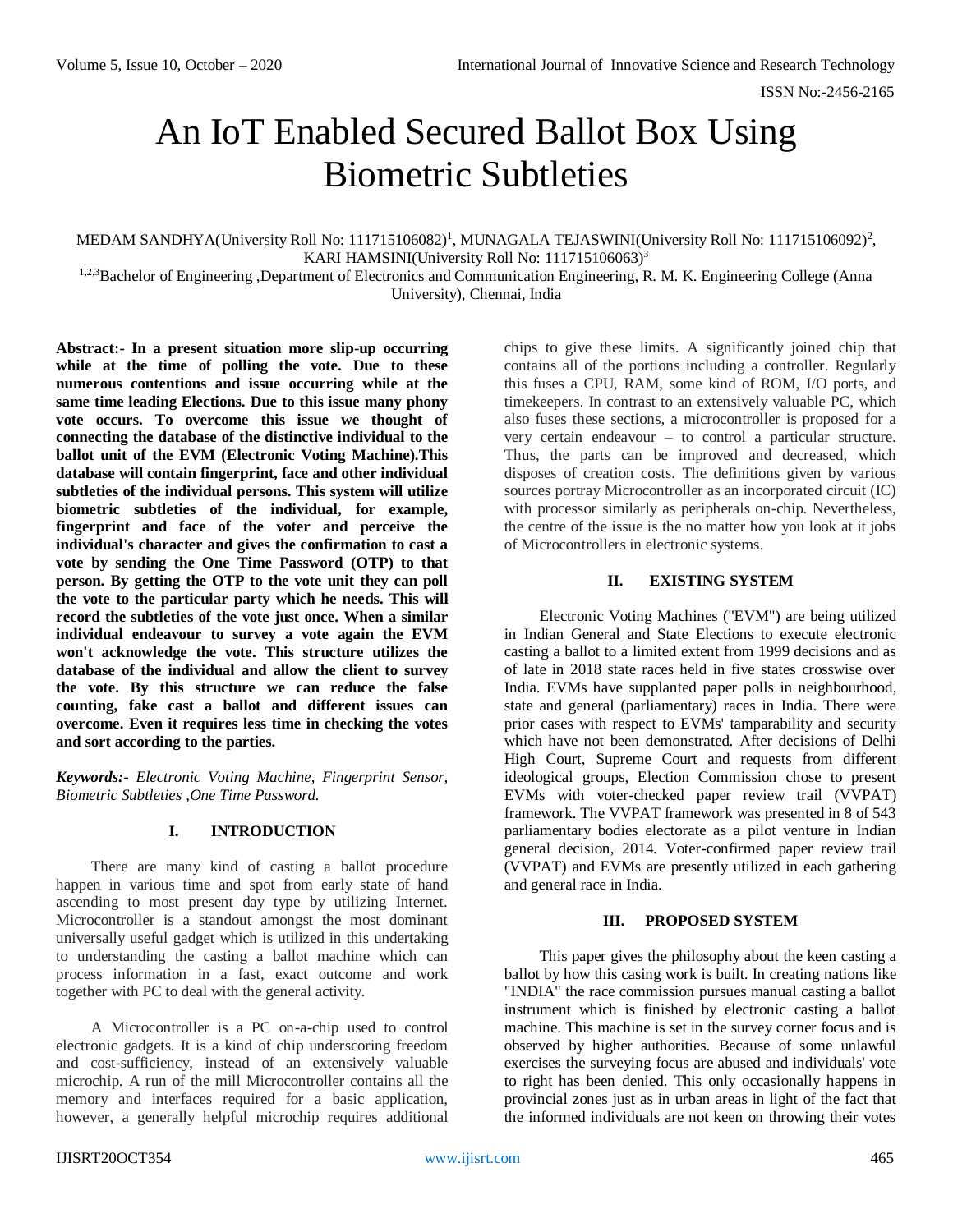ISSN No:-2456-2165

to hopefuls who speak to their separate zones. To guarantee 100% casting a ballot robotization became an integral factor. Be that as it may, this mechanized framework has been endorsed just on some created nations since security have not been guaranteed to a substantial degree. Our fundamental point of the proposed framework is to build up a good casting a ballot machine with high security. The proposed framework is essentially intended for our nation. It has three stages. Consequently another voter id with important subtleties will be made and a hint will be given to the people through their email. At the season of casting a ballot, the client can indicate their id and secret phrase. To guarantee greater security, fingerprints of the voter is utilized as the fundamental validation asset. Since the finger example of every person is extraordinary, the voter can be effectively confirmed. The framework enables the voter to cast a ballot through his unique mark. Finger impression is utilized to interestingly recognize the client. The unique finger impression details highlights are diverse for every person. Unique mark is utilized as a confirmation of the voters.

## **IV. DESIGN TECHNOLOGY**

An EVM comprises of two units, a control unit, and the balloting unit. The two units are joined by a five-meter link. Balloting unit encourages casting a ballot by a voter by means of named catches while the control unit controls the vote units, stores casting a ballot tallies and shows the outcomes on 7 fragment LED shows. The controller utilized in EVMs has its working system carved for all time in silicon at the season of assembling by the producer. Nobody (counting the producer) can change the program once the controller is made.

EVMs are fuelled by a conventional 6 volt antacid battery made by Bharat Electronics Limited, Bangalore and Electronics Corporation of India Limited, Hyderabad. This structure empowers the utilization of EVMs all through the nation without interferences in light of the fact that few pieces of India don't have the power supply or potentially flighty power supply.

An EVM can record a limit of 3840 votes and can take into account a limit of 64 competitors. There is arrangement for 16 hopefuls in a solitary balloting unit and up to a limit of 4 units can be associated in parallel. The ordinary tally paper/box strategy for surveying is utilized if the quantity of hopefuls surpasses 64. It is absurd to expect to cast a ballot more than once by squeezing the catch over and over. When a specific catch on the balloting unit is squeezed, the vote is recorded for that specific applicant and the machine gets bolted. Regardless of whether one presses that catch further or some other catch, no further vote will be recorded. Along these lines the EVMs guarantee the guideline of "one individual, one vote"

### *Procedure:*

An EVM comprises of two units, a control unit, and the balloting unit. The two units are joined by a five-meter link. Balloting unit encourages casting a ballot by a voter by means of named catches while the control unit controls the vote units, stores casting a ballot tallies and shows the outcomes on 7 fragment LED shows. The controller utilized in EVMs has its working system carved for all time in silicon at the season of assembling by the producer. Nobody (counting the producer) can change the program once the controller is made.

EVMs are fueled by a conventional 6 volt antacid battery made by Bharat Electronics Limited, Bangalore and Electronics Corporation of India Limited, Hyderabad. This structure empowers the utilization of EVMs all through the nation without interferences in light of the fact that few pieces of India don't have the power supply or potentially flighty power supply.

An EVM can record a limit of 3840 votes and can take into account a limit of 64 competitors. There is arrangement for 16 hopefuls in a solitary balloting unit and up to a limit of 4 units can be associated in parallel. The ordinary tally paper/box strategy for surveying is utilized if the quantity of hopefuls surpasses 64. It is absurd to expect to cast a ballot more than once by squeezing the catch over and over. When a specific catch on the balloting unit is squeezed, the vote is recorded for that specific applicant and the machine gets bolted. Regardless of whether one presses that catch further or some other catch, no further vote will be recorded. Along these lines the EVMs guarantee the guideline of "one individual, one vote"

## *Limitations:*

An applicant can know what number of individuals from a surveying station voted in favour of him. This is a noteworthy issue especially if cut sided votes in favour of/against a competitor are thrown in individual surveying stations and the triumphant hopeful may indicate partiality or hold resentment on explicit regions. The Election Commission of India has expressed that the producers of the EVMs have built up a Totalizer unit which can interface a few balloting units and would show just the general outcomes from an Assembly or a LokSabha voting demographic rather than votes from individual surveying stations.

The control units don't electronically transmit their outcomes back to the Election Commission, despite the fact that a basic and genuinely secure convention for doing this exists. The Indian EVMs are deliberately structured as remain solitary units to keep any interruption amid electronic transmission of results. Rather, the EVMs are gathered in tallying corners and counted on the allocated checking day(s) within the sight of surveying specialists of the hopefuls.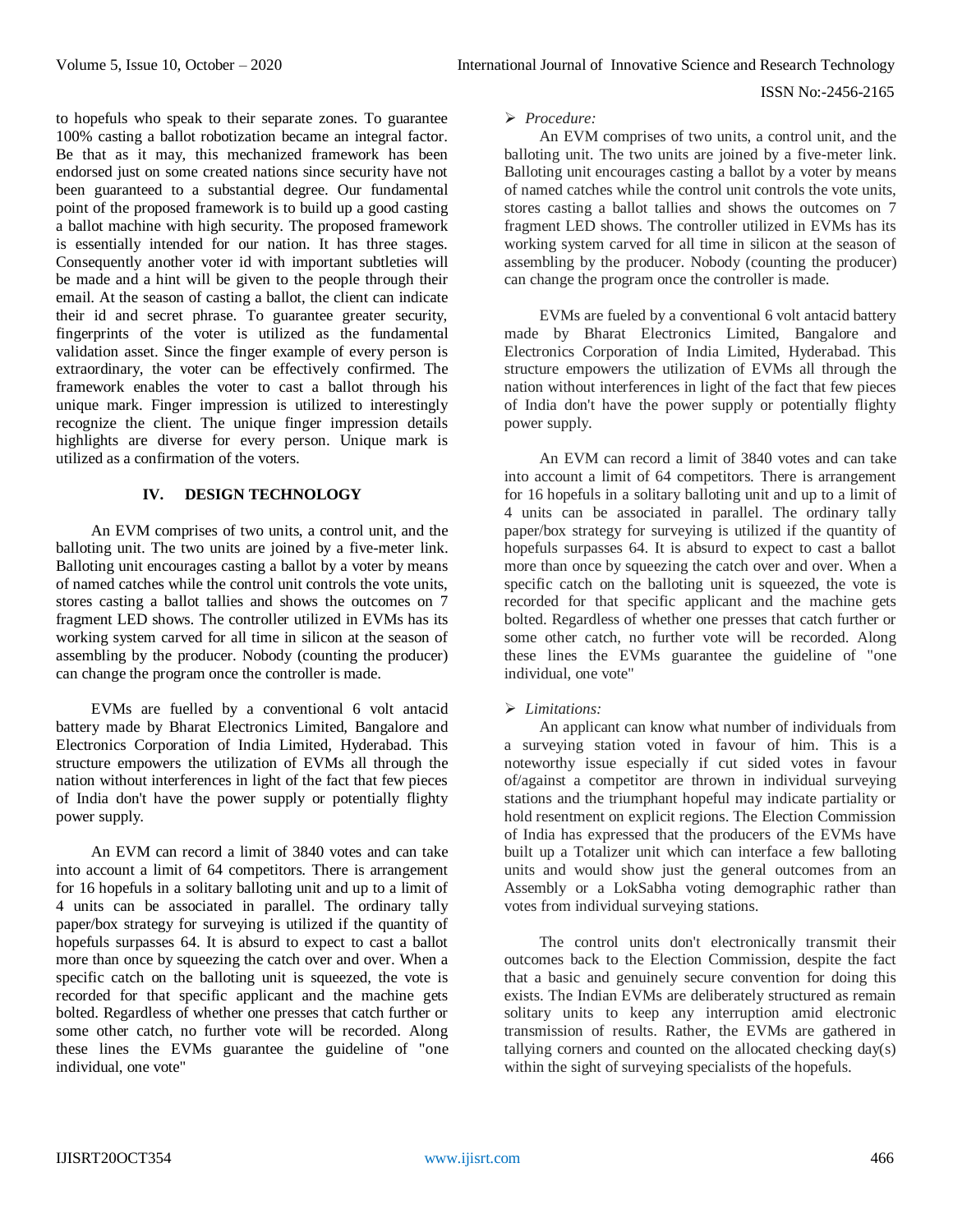## **V. WORKING OF THIS SYSTEM**

To overcome the limitation of the currently existing system issue we thought of connecting the database of the distinctive individual to the ballot unit of the EVM. This database will contain fingerprint, face and other individual subtleties of the individual persons. This system will utilize biometric subtleties of the individual, for example, fingerprint and face of the voter and perceive the individual's character and gives the confirmation to cast a vote by sending the One Time Password to that person. When a similar individual endeavour to survey a vote again the EVM won't acknowledge the vote. Unique mark or biometric casting a ballot procedure is a profoundly propelled framework that permits enlisting and distinguishing a great many voters rapidly and unmistakeably. Utilization of biometric data will limit the likelihood of unlawful vote throwing. Guaranteeing snappy and exact voter distinguishing proof and enrolment with their unique mark over the scanner. At that point, the machines will guide the voter to put his/her fingers on a unique mark scanner for verification. After that, the machine will play out a checking between two formats of the unique mark. One taken from the live output and the other put away already in the framework database. On the off chance that these two layouts are coordinated, at that point, the voter will get an OTP through the GSM modem. Subsequent to getting the OTP they need to enter the equivalent OTP into the keypad. The measure of vote including will be naturally refreshed in the LCD show. In the event that the voter enters the wrong OTP the ringer will on and hence the individual isn't permitted to survey his/her vote. At last the thank u message will be shown on the screen after that the machine will be prepared for the following use. Because of this procedure, one individual can't make the choice of someone else. Unique finger impression or biometric casting a ballot procedure is a much-propelled framework that permits selecting and distinguishing a great many voters rapidly and unmistakeably. Utilization of biometric data will limit the likelihoodof unlawful vote throwing. Guaranteeing snappy and exact voter distinguishing proof and enrolment with their unique mark over the scanner. At that point, the machines will guide the voter to put his/her fingers on a unique mark scanner for verification. From that point forward, the machine will play out a checking between two formats of the unique mark. One taken from the live sweep and the other put away already in the framework database. On the off chance that these two layouts are coordinated, at that point, the voter will get an OTP through the GSM modem. In the wake of accepting the OTP, they need to enter the equivalent OTP into the keypad. The measure of vote including will be naturally refreshed in the LCD show. On the off chance that the voter enters the wrong OTP the signal will on and in this manner, the individual isn't permitted to survey his/her vote. At long last the thank u message will be shown on the screen after that the machine will be prepared for the following use. Because of

this procedure, one individual can't make the choice of someone else.





Altogether, this framework defeats the greater part of the issues looked amid the casting a ballot period by the paper tally framework. This will clearly guarantee a more secure casting a ballot technique which is particularly what is required for the sound development of a creating country. In this paper, the proposed Fingerprint based casting a ballot framework which is preferred and quicker over past frameworks. The new framework counteracts access to illicit voters, gives convenience, straightforwardness and keeps up the honesty of the casting a ballot procedure. The framework additionally keeps various votes by a similar individual and checks the qualification of the voter. It additionally enables an individual to cast a ballot from anyplace given that the voter is inside appointive breaking points. The unique finger impression based casting a ballot framework has given an opportunity to keep away from invalid votes, It decreases the surveying time, Easy to convey to surveying focus from the surveying box, Reduce the staff of the casting a ballot focus, It gives simple and exact tallying with no inconveniences, Provisioning of casting a ballot preventive measures.

#### **REFERENCES**

- [1]. Ch.Jaya Lakshmi, S.Kalpana, " SECURED AND TRANSPARENT VOTING SYSTEM USING BIOMETRICS ", [2018 2nd International Conference on](https://ieeexplore.ieee.org/xpl/mostRecentIssue.jsp?punumber=8390718)  [Inventive Systems and Control \(ICISC\),](https://ieeexplore.ieee.org/xpl/mostRecentIssue.jsp?punumber=8390718)IEEE *Xplore* ,20 January 2018.
- [2]. A.Piratheepan, S.SasiKaraN, P.Thanushkanth, S.Tharsika, M.Nathiya C.Sivakaran, N.Thiruchchelvan and K.Thiruthanigesan ," FINGERPRINT VOTING SYSTEM USING ARDUINO " Middle-East Journal of Scientific Research, ISSN 1990-9233, Volume 8,30JANUARY 2017.